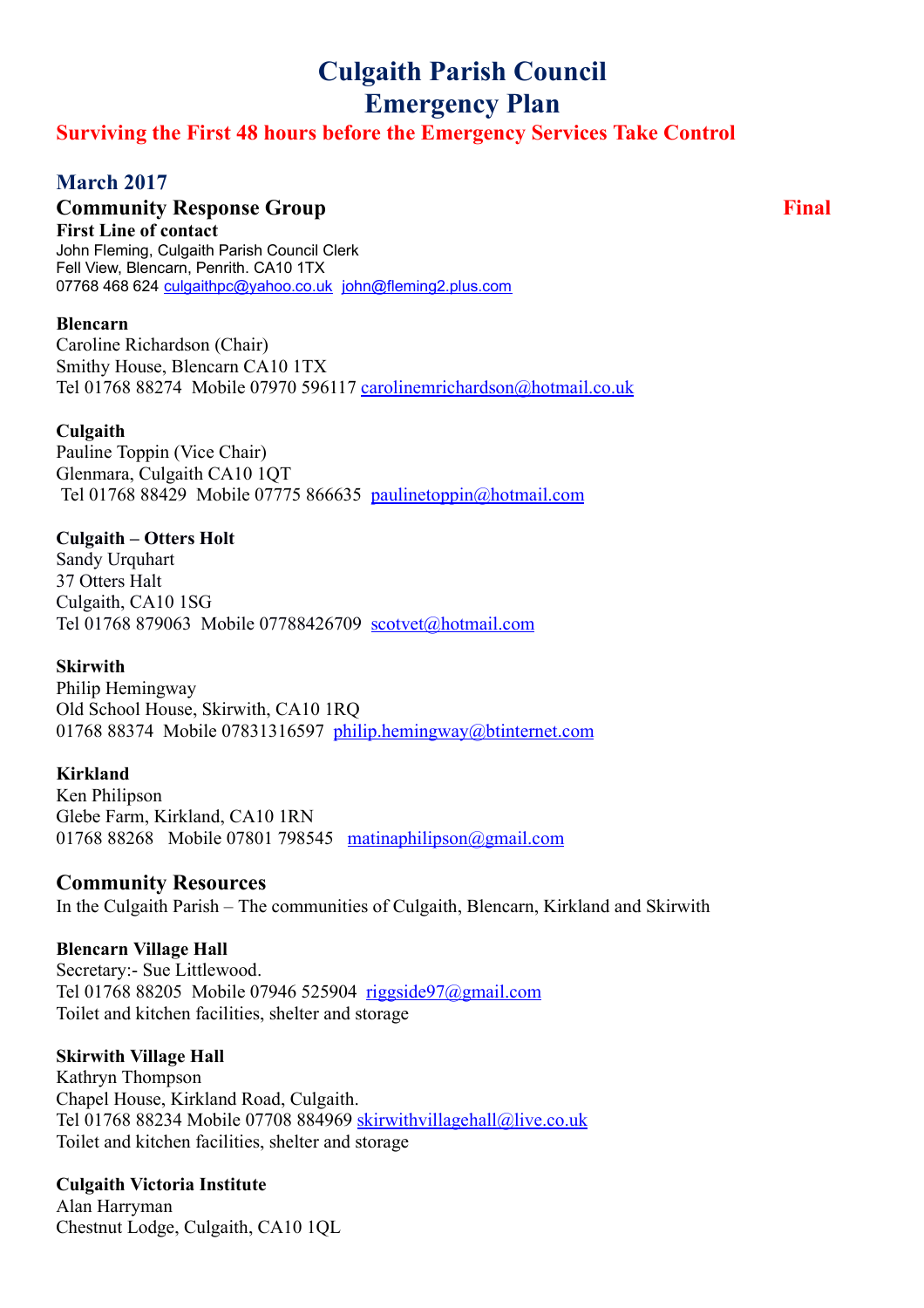Tel 01768 88609 Mobile 07850 432688 [alan.harryman@btinternet.com](mailto:alan.harryman@btinternet.com) Toilet and kitchen facilities, shelter and storage **St John the Evangelist Church** Mike Anderson Aglionby House Skirwith CA10 1RQ 01768 88445 Mobile 07792 673386. [andersonmike@hotmail.co.uk](mailto:andersonmike@hotmail.co.uk) Shelter and storage

#### **St Lawrence Church**

Kirkland Roy Firth 01768 88705 Mobile 07850 837468 royfirth@btopenworld.com Ken Philipson Glebe Farm, Kirkland, CA10 1RN 01768 88268 Mobile 07801 798545 [matinaphilipson@gmail.com](mailto:matinaphilipson@gmail.com) Shelter and storage

#### **All Saints Church**

Culgaith Ann Witney Sunnyfield, Culgaith, CA10 1QW 01768 88777 Mobile 07586 304229 \_annwitney@gmail.com Shelter and storage

#### **Black Swan Inn**

Culgaith, CA10 1QW 01768 88223 [info@blackswanculgaith.co.ok](mailto:info@blackswanculgaith.co.ok) Accommodation, toilet and kitchen facilities, shelter

#### **Hazel Dene Garden Centre and Mrs. Millers Tea Room**

Culgaith, CA10 1QF 01768 882520 [info@hazeldenegardencentre.co.uk](mailto:info@hazeldenegardencentre.co.uk) Toilet and Kitchen facilities, shelter, storage.

#### **Fellrunner Community Bus Service**

01768 88232/866946 [hire@fellrunnerbus.co.uk](mailto:hire@fellrunnerbus.co.uk) Emergency Transport (16 seater bus)

#### **Websites:-**

Culgaith Parish Council [www.culgaith.org.uk](http://www.culgaith.org.uk/) . Blencarn Village [www.blencarn.emyspot.com.](http://www.blencarn.emyspot.com/) Skirwith  $N/A$ 

### **Identification of Vulnerable Groups within the Community**

**Namely:-** The elderly and frail, those pregnant and or with very young infants, the infirmed or those with special needs.

**Action :-** Parish Councellors are asked to make themselves aware of all such persons in their immediate locality and to alert the emergency services and other appropriate bodies in the event of an emergency. It shall be policy to encourage a 'Good Neighbour' attitude at all times.

#### **Heavy Snow Fall Arrangements**

In the event of Skirwith, Kirkland and Blencarn being cut off due to heavy snow for a long period, the Clerk to co- ordinate parishioner, personally ordered, on – line grocery orders, with a central delivery to Hazel Dene Nursery, Culgaith; these orders then being taken by tractor to a central point in Kirkland (Church) and Blencarn (Village Hall) and Skirwith (Village Hall), for collection.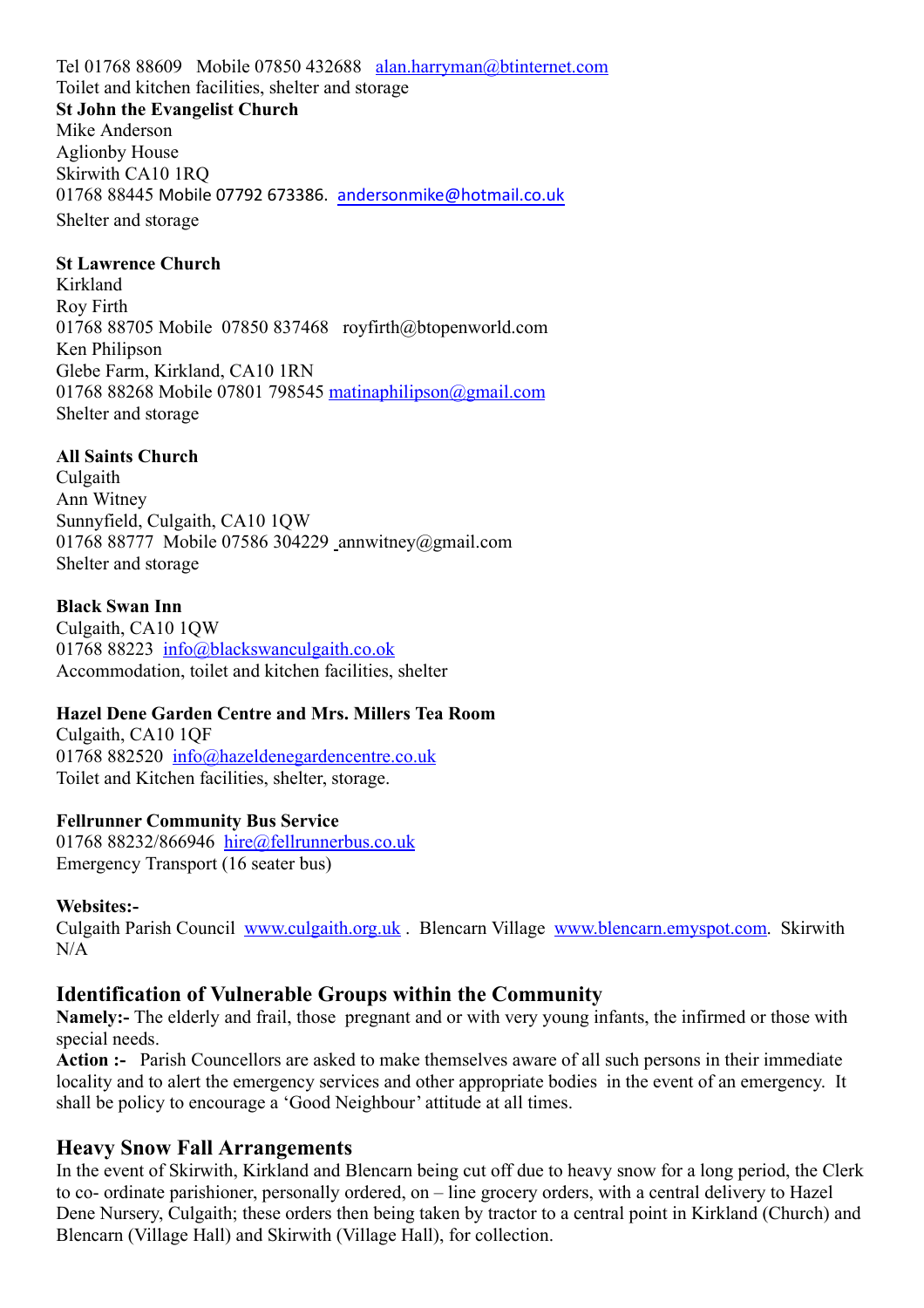# **Revision of this Emergency Plan**

This plan shall be revised and updated at the January meeting of the Parish Council each year. Culgaith Parish Council March 2017

# **Possible Emergencies.**

| <b>Potential Hazard</b>                                                    | Who is at<br><b>Risk</b>                                      | <b>Risk</b><br>Ratin | <b>Action to be taken</b>                                                                                                                                                                                 | <b>Responsibilities</b>                                                                                                                                                            |
|----------------------------------------------------------------------------|---------------------------------------------------------------|----------------------|-----------------------------------------------------------------------------------------------------------------------------------------------------------------------------------------------------------|------------------------------------------------------------------------------------------------------------------------------------------------------------------------------------|
| Mains electricity<br>failure in bad<br>weather conditions                  | Vulnerable<br>Groups                                          | g<br>M               | Key vulnerable persons to be.<br>visited and checked if in need.<br>Alert Electricity North West                                                                                                          | Councillors along with<br>delegated assistance.                                                                                                                                    |
| Contamination of<br>water supplies                                         | All<br>Parishioners                                           | M                    | Source supplies of bottled water.<br>Make available for collection in<br>Village Halls.<br>Emergency notice – Website,<br>Hazel Dene Garden Centre. Black<br>Swan Inn,<br>Notice Boards                   | Chair/Clerk to<br>$co-$<br>ordinate bottled water<br>supplies with<br>United<br>Utilities.<br>Open Village Halls as<br>collection<br>centres<br>as<br>required.<br>Alert community |
| Extreme incidence<br>resulting from<br>flooding                            | Key areas:-<br>Otters Halt,<br>Culgaith<br>Tarn               | M                    | Assist with evacuation of people<br>and property. Source 'Sand bag'<br>support.<br>Advise those of high risk to 'Grab<br>a Bag'<br><b>Alert Emergency Services</b>                                        | Councillors                                                                                                                                                                        |
| Major road<br>incidence                                                    | Those<br>involved                                             | M                    | <b>Contact First Responders and</b><br><b>Emergency Services</b>                                                                                                                                          | Those first on scene                                                                                                                                                               |
| Severe storms and<br>gales.                                                | All<br>Parishioners                                           | H                    | Key vulnerable persons to be<br>visited and checked if in need.<br>Report any obvious roof damage.<br>Alert Emergency Services of<br>blocked roads.                                                       | Councillors along with<br>delegated assistance                                                                                                                                     |
| Severe Snow and<br>Ice<br>Road closures for<br>long period                 | Parishioners<br>Skirwith,<br>Kirkland<br>and<br>Blencarn,     | M                    | Key vulnerable persons to be<br>visited and checked if in need and<br>if require supplies. Co-ordinate<br>essential supplies using tractor<br>transport.<br>*See below                                    | Councillors along with<br>delegated assistance                                                                                                                                     |
| Major agricultural<br>accident                                             | Those<br>involved                                             | L                    | <b>Contact First Responders and</b><br><b>Emergency Services</b>                                                                                                                                          | Those first on scene                                                                                                                                                               |
| Outbreak of a<br>Notifiable disease<br>in farm Livestock<br>(e.g. F and M) | Local<br>livestock<br>producers                               | <b>VL</b>            | When first suspected farmer to Farmer/Local Vets<br>PHONE vet to alert of a suspected<br>incidence.<br>Farmer and family to stay on farm<br>until otherwise advised. $Co -$<br>ordinate supplies support. | Farmer,<br>family<br>and<br>employees.                                                                                                                                             |
| Major rail incident                                                        | Those<br>involved<br>and<br>properties<br>in the<br>vicinity. | <b>VL</b>            | First<br>Responders,<br>Contact<br>Emergency<br>Services<br>and<br>Network Rail.<br>Open Victoria Institute as refuge<br>Close road/s until emergency<br>services take over.                              | Those first on scene                                                                                                                                                               |
| Major fire incident                                                        | Those                                                         | L                    | <b>Contact First Responders and</b>                                                                                                                                                                       | Those first on scene                                                                                                                                                               |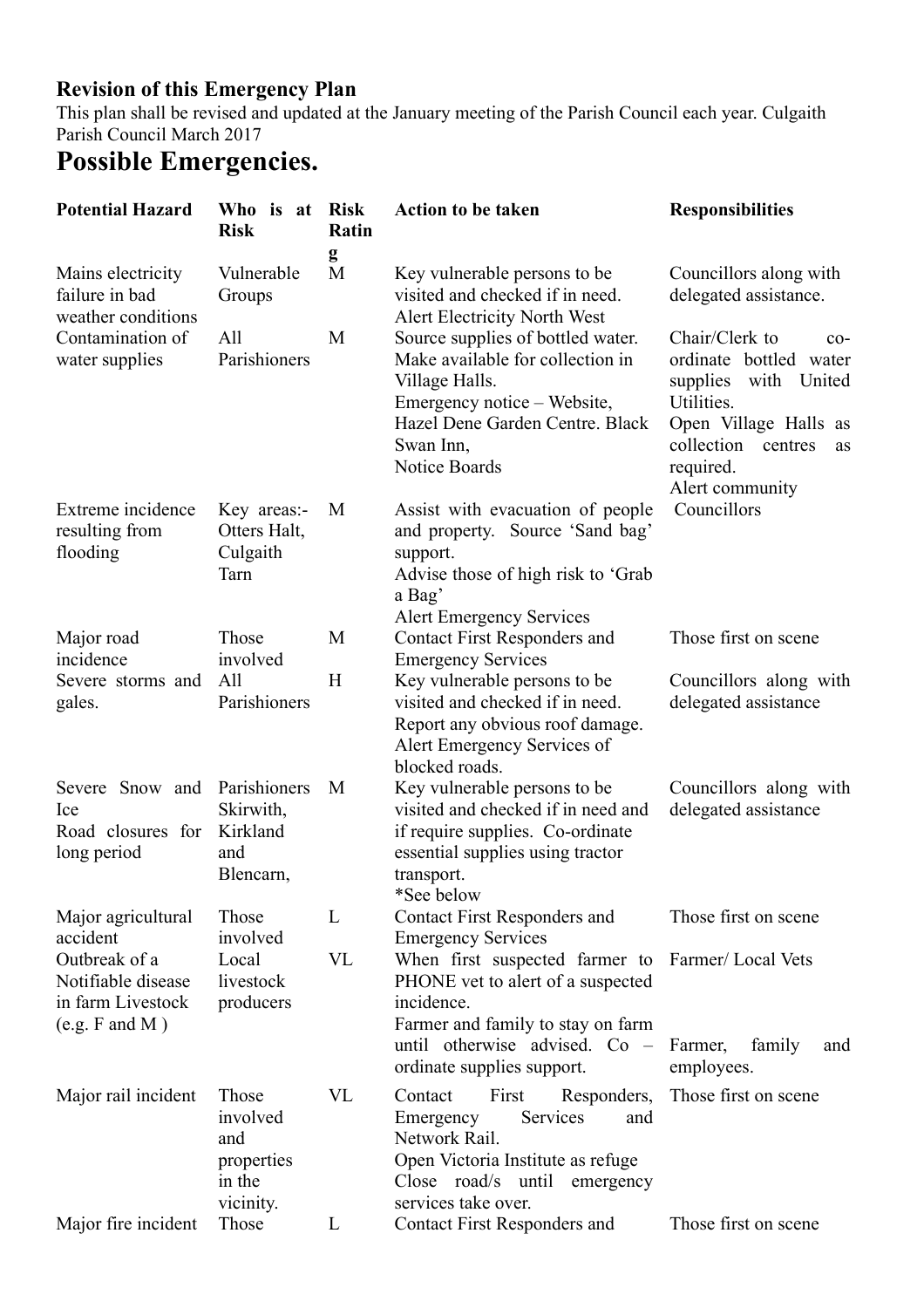|                               | involved<br>and<br>properties |  | <b>Emergency Services</b><br>Open VH if necessary<br>Close road/s until<br>emergency |                        |  |
|-------------------------------|-------------------------------|--|--------------------------------------------------------------------------------------|------------------------|--|
|                               |                               |  |                                                                                      |                        |  |
|                               |                               |  |                                                                                      |                        |  |
|                               | in the<br>vicinity.           |  | services take over.                                                                  |                        |  |
| Sellafield                    | All                           |  | Listen to and be guided by                                                           |                        |  |
| Emergency                     | Parishioners                  |  | information on local radio                                                           |                        |  |
| Major                         | All                           |  | Key vulnerable persons to be.                                                        | Councillors along with |  |
| Telecommunicatio<br>n failure | Parishioners                  |  | visited and checked if in need.                                                      | delegated assistance   |  |

# **Communications and Contacts**

| Organisation<br><b>Emergency Services</b>                                                                                    | Tel.<br>999                                     | <b>Website / E Mail</b>                                   |  |
|------------------------------------------------------------------------------------------------------------------------------|-------------------------------------------------|-----------------------------------------------------------|--|
| <b>Eden District Council</b><br><b>Cumbria County Council</b><br>(In case of concern for vulnerable adults and<br>children.) | 01768 817817                                    |                                                           |  |
| <b>Daytime</b><br><b>Emergency – Out of hours</b>                                                                            | 01228 606060<br>01768 212499                    | www.cumbria.gov.uk                                        |  |
| <b>Highways Hotline</b>                                                                                                      | 0845 609 6609                                   |                                                           |  |
| <b>Environmental Agency</b><br><b>General Enquiries</b><br>Floodline (24hr)                                                  | 0800 80 70 60<br>03708 506 506<br>0345 988 1188 | enquiries@environmental-agency.gov.uk<br>www.gov.uk/flood |  |
| <b>United Utilities (24hrs Water)</b>                                                                                        | 0345 672 3723                                   | www.unitedutilities.com                                   |  |
| <b>Electricity North West</b>                                                                                                | 0800 195 4141                                   | www.enwl.co.uk                                            |  |
| <b>Sellafield Emergency</b>                                                                                                  | 0808 909 8090                                   |                                                           |  |
| <b>Network Rail (24hrs helpline)</b>                                                                                         | 03457 11 41 41                                  |                                                           |  |
| <b>National Gas Emergency Service</b><br>(24hr – gas leak/emergency)                                                         | 0800 111 999                                    |                                                           |  |
| <b>Anti - Terrorist Hotline</b>                                                                                              | 0800 789 321                                    |                                                           |  |
| <b>Doctors (Medical Practitioners)</b><br><b>Birbeck Medical Group</b><br><b>CA11</b><br>8HW                                 | 01768 214620                                    |                                                           |  |
| <b>Temple Sowerby Surgery CA10</b><br>1RW                                                                                    | 017683 61232                                    |                                                           |  |
| <b>Hospitals</b><br>Penrith                                                                                                  |                                                 |                                                           |  |
| <b>CA11</b><br><b>8HX</b><br><b>Cumberland Infirmary</b><br>CA2                                                              | 01768 245 300<br>01228 523 444                  |                                                           |  |
| 7HY                                                                                                                          |                                                 |                                                           |  |

**Veterinary Surgeons**